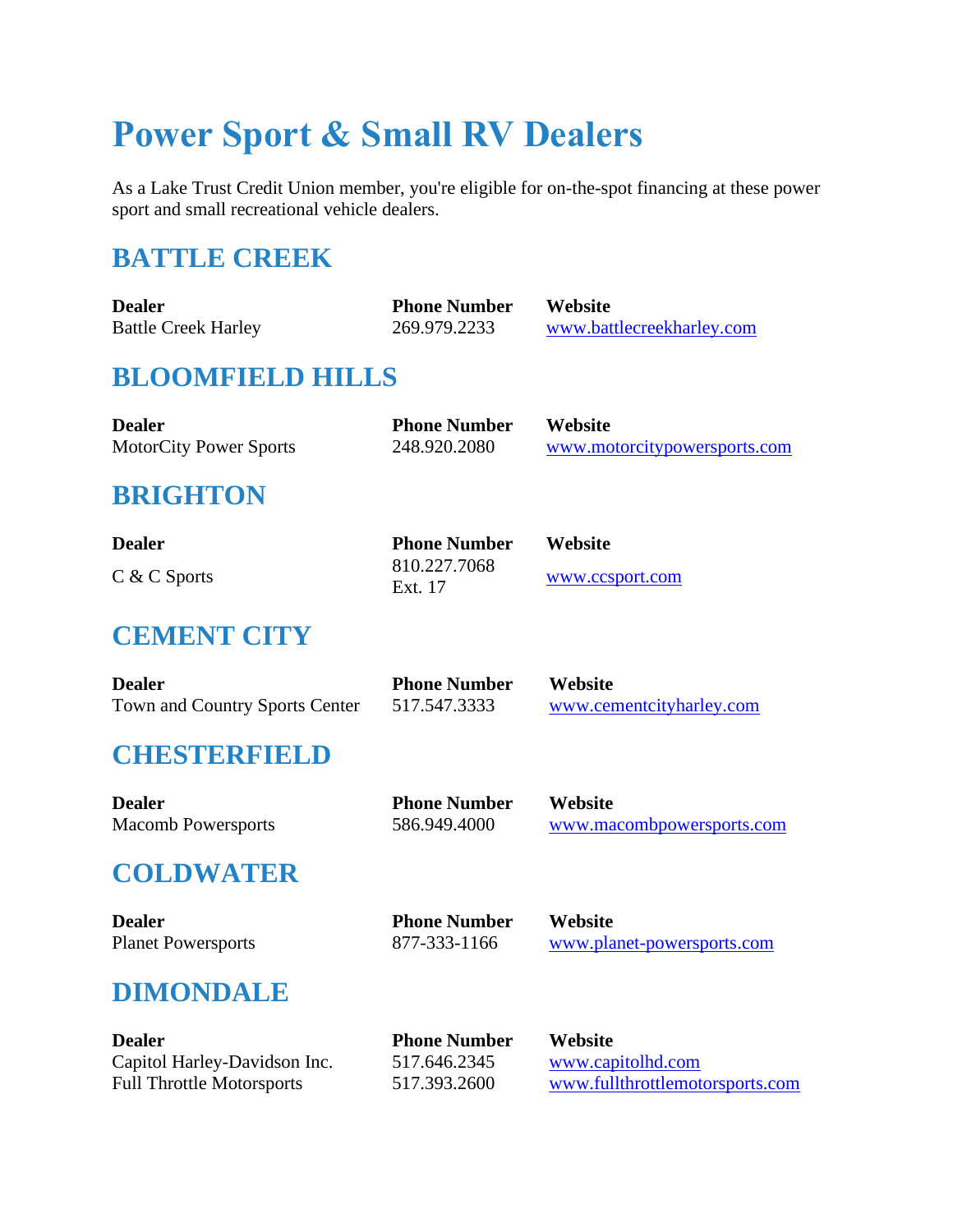#### **FLINT**

| <b>Dealer</b>                   | <b>Phone Number</b> | Website                   |
|---------------------------------|---------------------|---------------------------|
| <b>Vehicle City Motorsports</b> | 810.422.5459        | www.vehiclecityharley.com |

#### **KALAMAZOO**

| <b>Dealer</b>         | <b>Phone Number</b> | <b>Website</b>      |
|-----------------------|---------------------|---------------------|
| D & R Sports Center   | 269.372.2277        | www.dandrsports.com |
| <b>Leaders Marine</b> | 269.372.1072        | www.leadersrpm.com  |

#### **LANSING**

| <b>Dealer</b>                    | <b>Phone Number</b> | <b>Website</b>                  |
|----------------------------------|---------------------|---------------------------------|
| <b>Full Throttle Motorsports</b> | 517.393.2600        | www.fullthrottlemotorsports.com |
| Gillette's Interstate RV         | 517.339.8271        | www.gillettesinterstatery.com   |

# **LIVONIA**

| <b>Dealer</b>                  | <b>Phone Number</b> | Website                         |
|--------------------------------|---------------------|---------------------------------|
| Dick Scott Classic Motorcycles | 734.542.8000        | www.indianmotorcycledetroit.com |

# **LUDINGTON**

| <b>Dealer</b>  | <b>Phone Number</b> | <b>Website</b>       |
|----------------|---------------------|----------------------|
| Point North RV | 231.907.2003        | www.pointnorthry.com |

#### **MONROE**

**Dealer Phone Number Website**

| <b>Phone Number</b> |  |
|---------------------|--|
| 734.457.6686        |  |

Trojan Powersports 734.457.6686 [www.trojanpowersports.com](http://www.trojanpowersports.com/)

#### **MT. PLEASANT**

**Dealer Phone Number Website**

| <b>Phone Number</b> |
|---------------------|
| 989.773.6025        |

[www.centralmotorsports.com](https://www.centralmotorsports.com/)

# **MUSKEGON**

**Dealer Phone Number Website**

| <b>Phone Number</b> |
|---------------------|
| 231.739.1474        |

Cliff's Trailer Sales 231.739.1474 [www.cliffstrailersales.com](http://www.cliffstrailersales.com/)